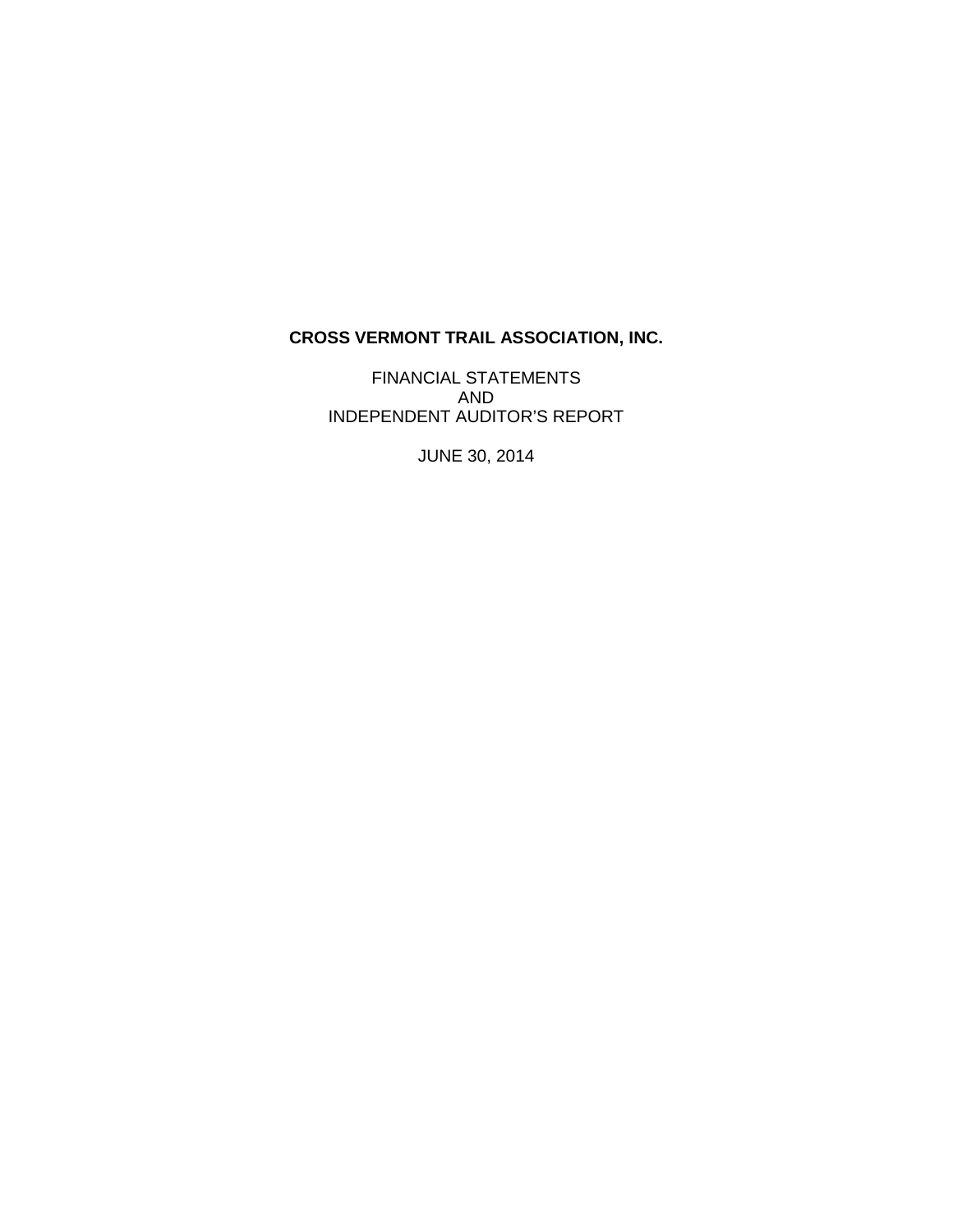# **CROSS VERMONT TRAIL ASSOCIATION, INC.**

# **JUNE 30, 2014**

# **TABLE OF CONTENTS**

# Page(s)

| Financial Statements: |       |  |
|-----------------------|-------|--|
|                       |       |  |
|                       |       |  |
|                       |       |  |
|                       | 5 — 1 |  |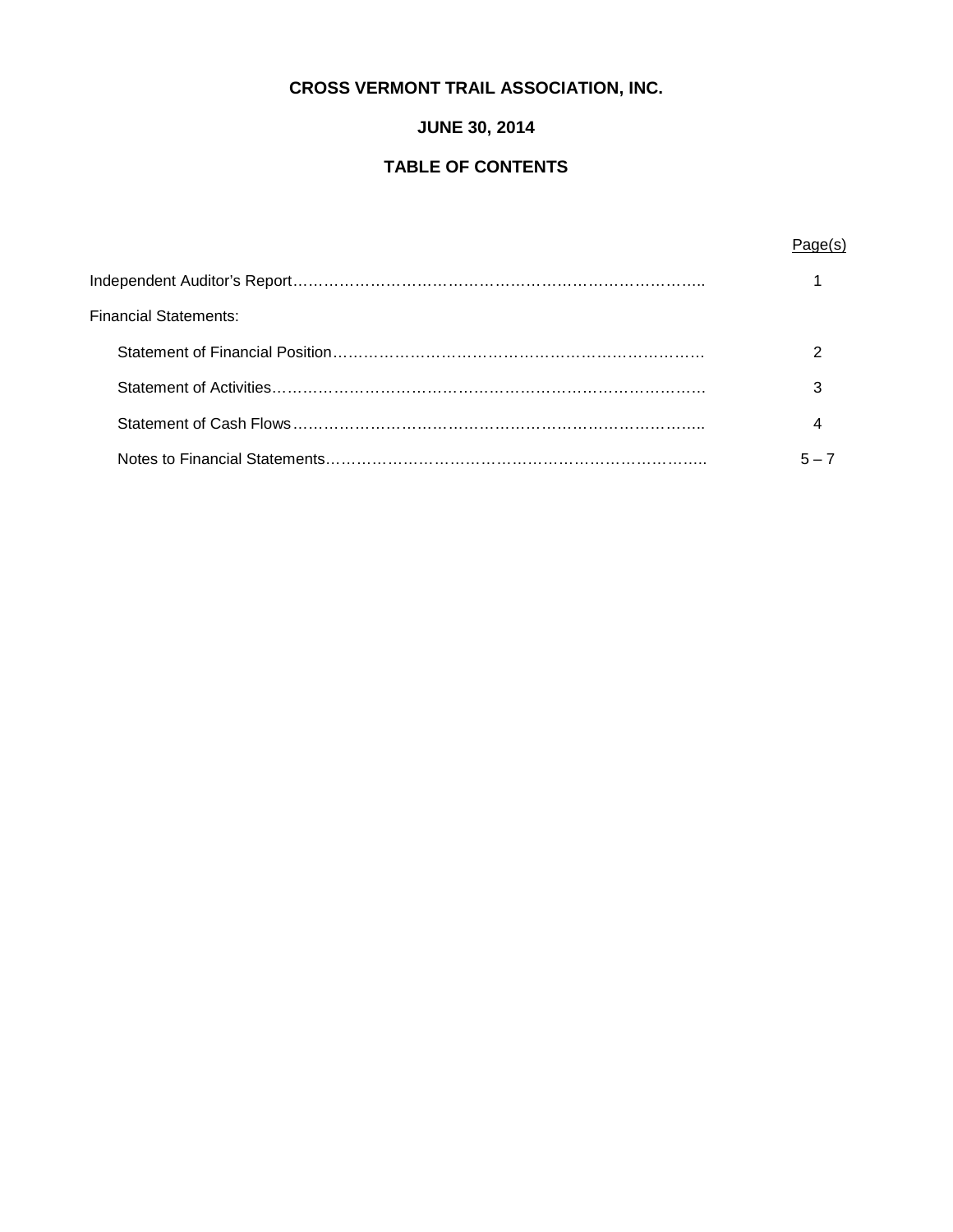# Pace & Hawley, LLC

Certified Public Accountants VT license #709

# **INDEPENDENT AUDITOR'S REPORT**

The Board of Directors Cross Vermont Trail Association, Inc.

We have audited the accompanying financial statements of Cross Vermont Trail Association, Inc. (a non-profit organization), which comprise the statement of financial position as of June 30, 2014, and the related statements of activities and cash flows for the year then ended, and the related notes to the financial statements.

## **Management's Responsibility for the Financial Statements**

Management is responsible for the preparation and fair presentation of these financial statements in accordance with accounting principles generally accepted in the United States of America; this includes the design, implementation, and maintenance of internal control relevant to the preparation and fair presentation of financial statements that are free from material misstatement, whether due to error or fraud.

### **Auditor's Responsibility**

Our responsibility is to express an opinion on these financial statements based on our audit. We conducted our audit in accordance with auditing standards generally accepted in the United States of America. Those standards require that we plan and perform the audit to obtain reasonable assurance about whether the financial statements are free from material misstatement.

An audit involves performing procedures to obtain audit evidence about the amounts and disclosures in the financial statements. The procedures selected depend on the auditor's judgment, including the assessment of the risks of material misstatement of the financial statements, whether due to fraud or error. In making those risk assessments, the auditor considers internal control relevant to the entity's preparation and fair presentation of the financial statements in order to design audit procedures that are appropriate in the circumstance, but not for the purpose of expressing an opinion on the effectiveness of the entity's internal control. Accordingly, we express no such opinion. An audit also includes evaluating the appropriateness of accounting policies used and the reasonableness of significant accounting estimates made by management, as well as evaluating the overall presentation of the financial statements.

We believe that the audit evidence we have obtained is sufficient and appropriate to provide a basis for our audit opinion.

## **Opinion**

In our opinion, the financial statements referred to above present fairly, in all material respects, the financial position of Cross Vermont Trail Association, Inc. as of June 30, 2014 and the changes in its net assets and its cash flows for the year then ended in accordance with accounting principles generally accepted in the United States of America.

*Pace & Hawley, LLC*

Montpelier, VT June 9, 2015

> Robert Pace, CPA, - Nathan Hawley, CPA P.O. Box 603 - Montpelier, VT 05601 TEL (802) 461-2587 - FAX (802) 476-5791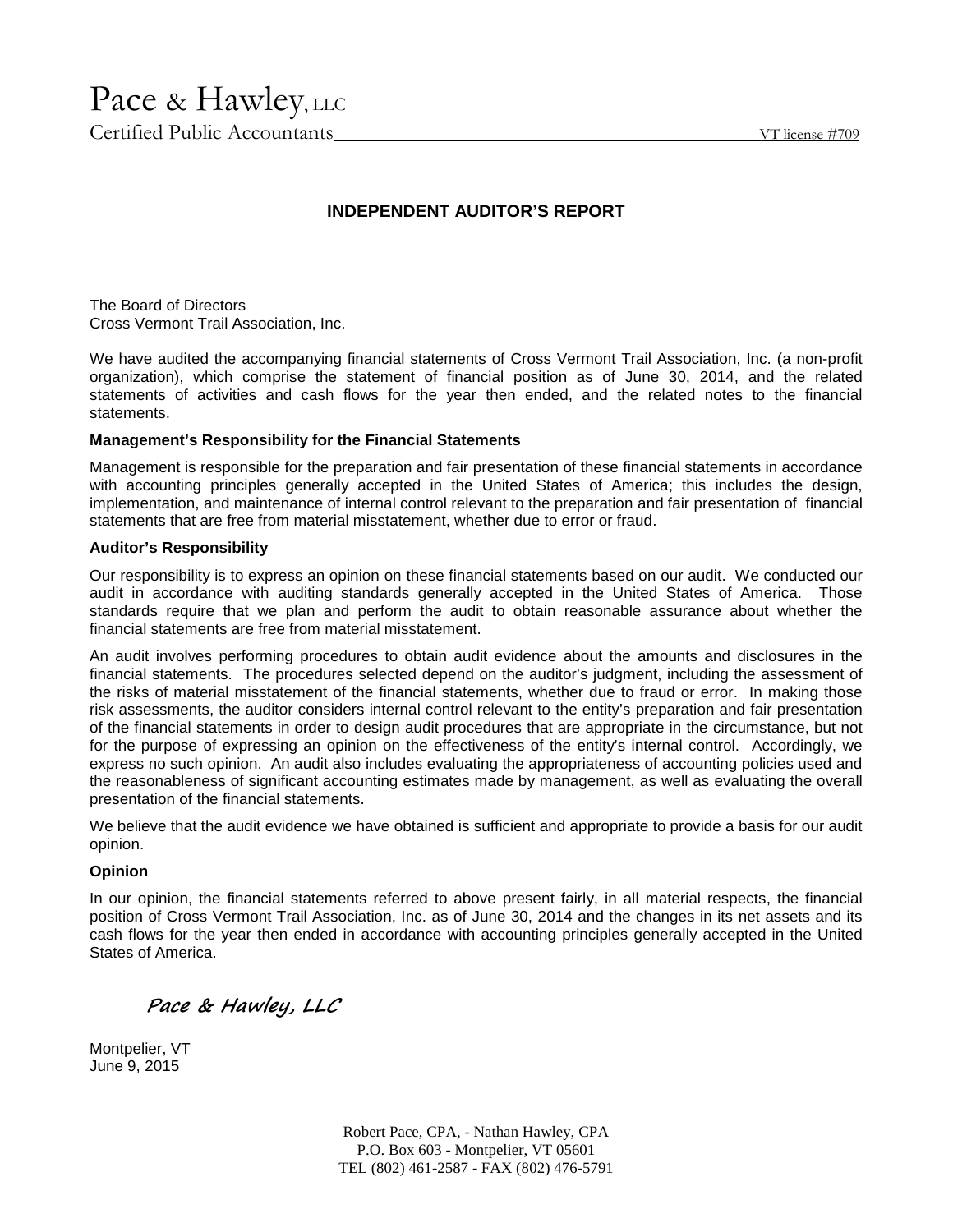# **CROSS VERMONT TRAIL ASSOCIATION, INC. Statement of Financial Position June 30, 2014**

## **Assets**

| Current assets:                         |              |  |
|-----------------------------------------|--------------|--|
| Cash and cash equivalents               | \$<br>47,548 |  |
| Grants receivable                       | 24,103       |  |
| Contributions receivable                | 980          |  |
| Prepaid expenses                        | 1,509        |  |
| <b>Total current assets</b>             | 74,140       |  |
| Noncurrent assets:                      |              |  |
| Cash and cash equivalents - stewardship | 7,835        |  |
| Land                                    | 10,000       |  |
| Total noncurrent assets                 | 17,835       |  |
| <b>Total assets</b>                     | \$<br>91,975 |  |
| <b>Liabilities and net assets</b>       |              |  |
| <b>Current liabilities:</b>             |              |  |
| Accounts payable                        | \$<br>2,041  |  |
| Line of credit                          | 17,009       |  |
| <b>Total current liabilities</b>        | 19,050       |  |
| <b>Total liabilities</b>                | 19,050       |  |
| Net assets:                             |              |  |
| Unrestricted                            | 32,228       |  |
| Temporarily restricted                  | 32,862       |  |
| Permanently restricted                  | 7,835        |  |
| Total net assets                        | 72,925       |  |
| Total liabilities and net assets        | \$<br>91,975 |  |
|                                         |              |  |

*The accompanying notes are an integral part of these financial statements.*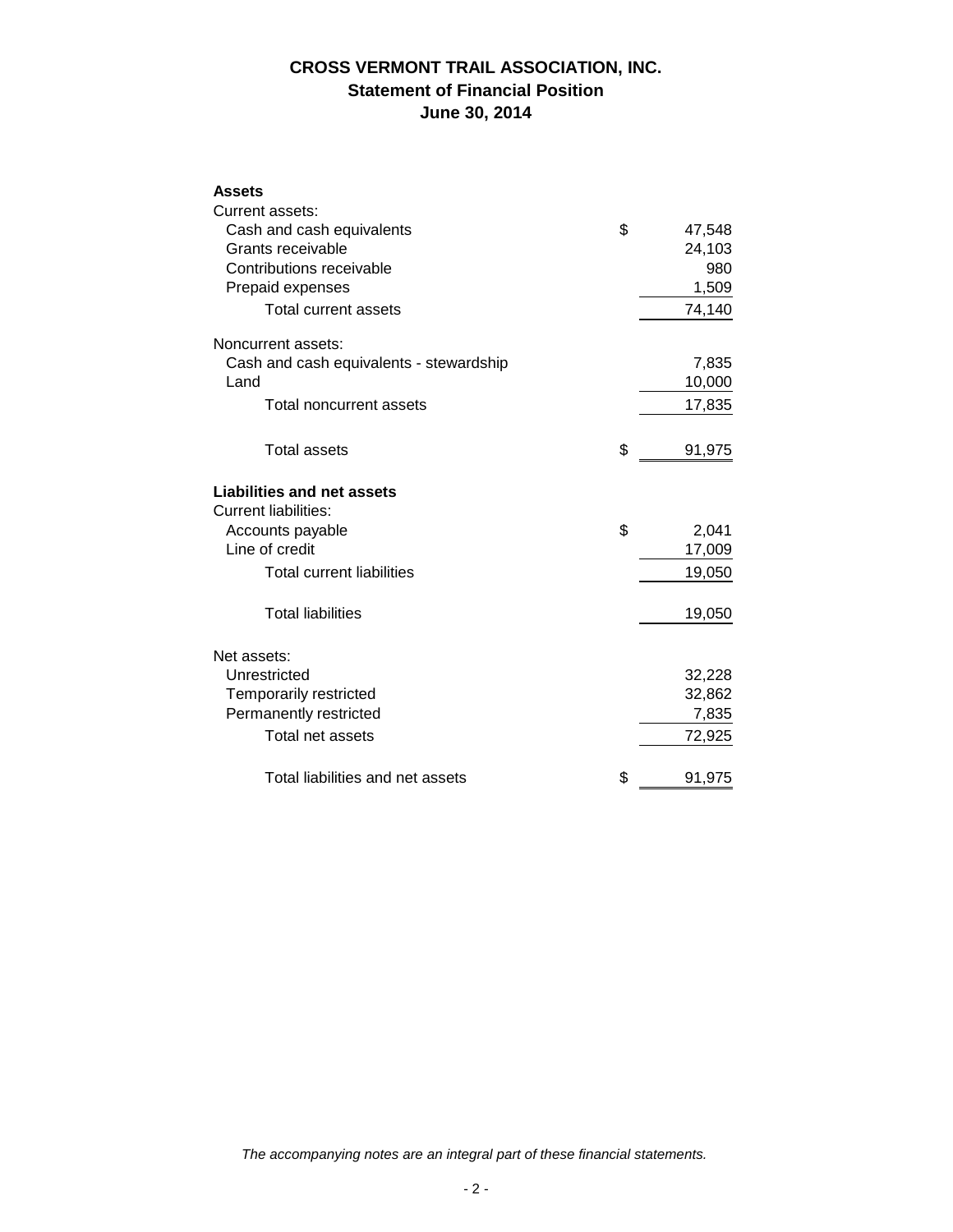# **CROSS VERMONT TRAIL ASSOCIATION, INC. Statement of Activities For the Year Ended June 30, 2014**

|                                       |                 | Temporarily  |     | Permanently |              |
|---------------------------------------|-----------------|--------------|-----|-------------|--------------|
|                                       | Unrestricted    | Restricted   |     | Restricted  | Totals       |
| <b>Revenues and support</b>           |                 |              |     |             |              |
| Contributions                         | \$<br>25,969 \$ | $5,100$ \$   |     |             | \$<br>31,069 |
| Contributions in-kind                 | 1,883           |              |     |             | 1,883        |
| Grants                                | 21,922          |              |     |             | 21,922       |
| Program and event income              | 3,270           |              |     |             | 3,270        |
| Less: cost of sales                   | (1,630)         |              |     |             | (1,630)      |
| <b>Miscellaneous</b>                  | 28              | 42           |     |             | 70           |
| Net assets released from restrictions |                 |              |     |             |              |
| Total revenues and support            | 51,442          | 5,142        |     |             | 56,584       |
| <b>Expenses</b>                       |                 |              |     |             |              |
| Program expenses:                     |                 |              |     |             |              |
| <b>Trail activities</b>               | 17,255          |              |     |             | 17,255       |
| Total program expenses                | 17,255          |              |     |             | 17,255       |
| Support services:                     |                 |              |     |             |              |
| Management and general                | 11,789          |              |     |             | 11,789       |
| Fundraising                           | 1,633           |              |     |             | 1,633        |
| Total support services                | 13,422          |              |     |             | 13,422       |
| <b>Total expenses</b>                 | 30,677          |              |     |             | 30,677       |
| Change in net assets                  | 20,765          | 5,142        |     |             | 25,907       |
| Net assets, beginning of year         | 11,463          | 27,720       |     | 7,835       | 47,018       |
| Net assets, end of year               | \$<br>32,228    | \$<br>32,862 | \$. | 7,835       | \$<br>72,925 |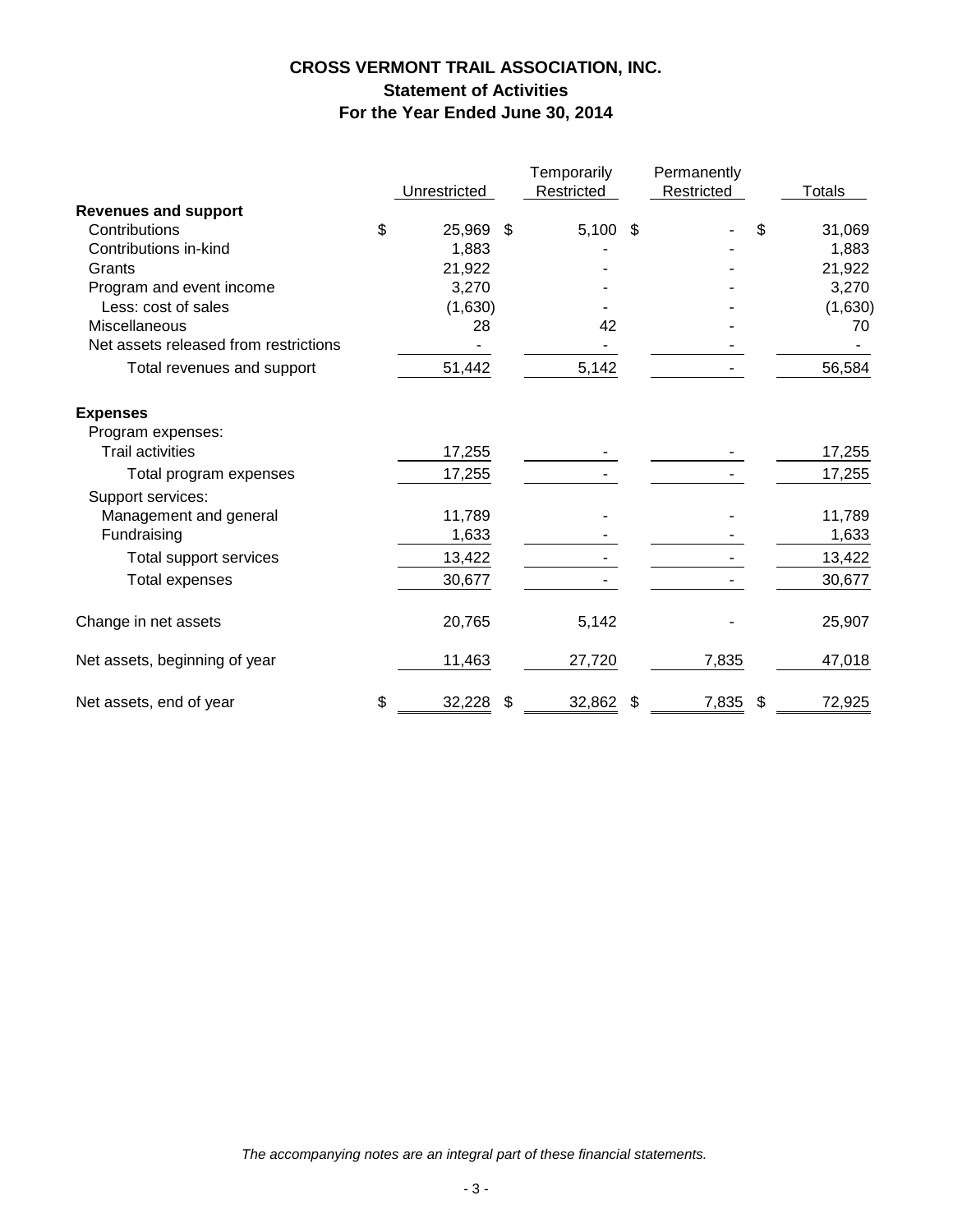# **CROSS VERMONT TRAIL ASSOCIATION, INC. Statement of Cash Flows For the Year Ended June 30, 2014**

# **Cash flows from operating activities**

| Change in net assets                             | \$<br>25,907 |  |
|--------------------------------------------------|--------------|--|
| Adjustments to reconcile change in net assets to |              |  |
| net cash provided by operating activities:       |              |  |
| (Increase) decrease in grants receivable         | 1,525        |  |
| (Increase) decrease in contributions receivable  | 19,020       |  |
| (Increase) decrease in prepaid expenses          | (41)         |  |
| Increase (decrease) in accounts payable          | (1, 296)     |  |
| Increase (decrease) in accrued payroll           | (7, 594)     |  |
| Increase (decrease) in refundable advances       | (97)         |  |
| Interest income reinvested in stewardship        | (50)         |  |
| Net cash provided by operating activities        | 37,374       |  |
| <b>Cash flows from financing activities</b>      |              |  |
| Interest income reinvested in stewardship        | 50           |  |
| Proceeds (payments) from short-term debt         | (573)        |  |
| Net cash provided by investing activities        | (523)        |  |
| Net increase in cash                             | 36,851       |  |
| Cash and cash equivalents, beginning of year     | 10,697       |  |
| Cash and cash equivalents, end of year           | \$<br>47,548 |  |
| Supplemental disclosures:                        |              |  |
| Interest charges paid                            | \$<br>542    |  |
| Income taxes paid                                | \$           |  |
|                                                  |              |  |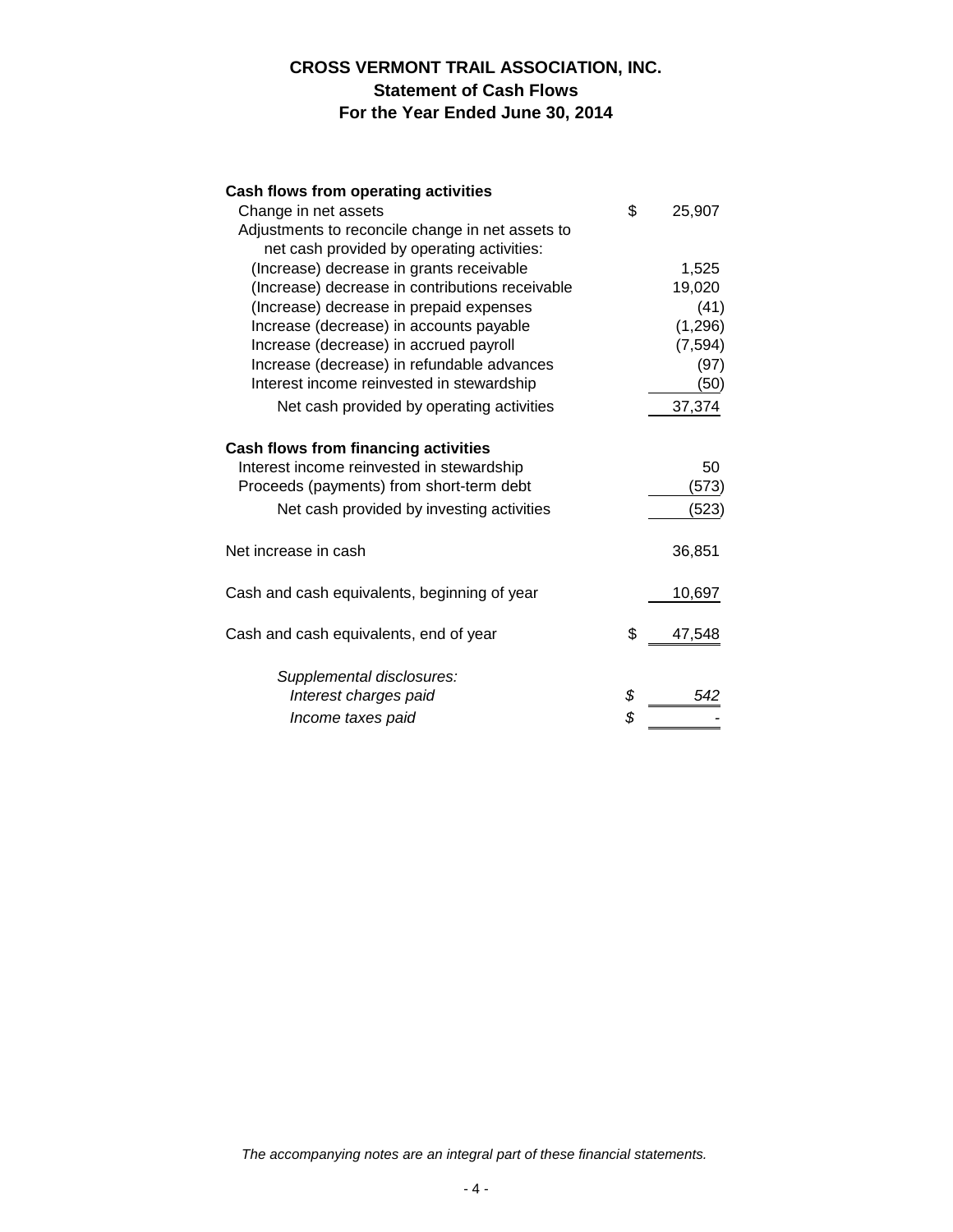## **CROSS VERMONT TRAIL ASSOCIATION, INC. Notes to Financial Statements June 30, 2014**

#### **1. Summary of significant accounting policies**

Cross Vermont Trail Association (the Organization) is a non-profit organization established to assist municipalities, recreation groups, and landowners in the creation and management of a four-season, multi use trail across the state of Vermont for public recreation, alternative transportation, and awareness of our natural and cultural heritage. The Organization is governed by a Board of Directors with administrative offices located in Montpelier, Vermont. The Organization is supported primarily through grants and contributions.

- A. Financial statement presentation The Organization presents its financial statements in accordance with accounting principles generally accepted in the United States of America ("GAAP") as established by the Financial Accounting Standards Board (FASB) in its Accounting Standards Codification (ASC) No 958, section 205, Presentation of Financial Statements of Not-for-Profit Organizations. Under section 205, the Organization is required to report information regarding its financial position and activities according to three classes of net assets: unrestricted, temporarily restricted, and permanently restricted depending upon the existence and/or nature of any donor-imposed restrictions.
- B. Basis of accounting -The financial statements of the Organization have been prepared on the accrual basis of accounting and accordingly reflect all significant receivables, payables, and other liabilities.
- C. Use of estimates The preparation of financial statements requires management to make estimates and assumptions that affect certain reported amounts and disclosures. Accordingly, actual results could differ from those estimates.
- D. Cash and cash equivalents Cash and cash equivalents include demand deposits, money market funds and certificates of deposit which have no potential loss of principal. Cash and cash equivalents, for purposes of the statement of cash flows, exclude permanently restricted cash and cash equivalents.
- E. Property and equipment Property and equipment in excess of \$5,000 are capitalized at cost when purchased or estimated fair market value, if received by donation or acquired under a capital lease agreement. Donations of property and equipment are recorded as unrestricted support unless the donor has restricted the donated asset to a specific purpose. Depreciation and amortization are computed using the straight-line method over the assets estimated useful lives.
- F. Advertising The Organization's policy is to expense advertising costs as incurred. The Organization has recorded \$225 in advertising expense for the year ended June 30, 2014.
- G. Income taxes The Organization has received a determination letter from the Internal Revenue Service stating that it qualifies for tax-exempt status under Section 501(c)(3) of the Internal Revenue Code for its exempt function income and is classified as a publicly supported organization under Section 509(a)(1). Contributions to the Organization qualify for the charitable contribution deduction under Internal Revenue Code Section  $170(b)(1)(A)(vi)$ . In addition, the Organization is not subject to State income taxes on its exempt function income. The Organization has adopted the provisions of Financial Accounting Standards Board's – Accounting for Uncertain Income Tax Positions (FASB ASC 740-10) as it might apply to the Organizations' financial transactions. The Organization believes that it has appropriate support for any tax positions taken, and as such, does not have any uncertain tax positions that are material to the financial statements. The years 2014, 2013 and 2012 are open for possible examination by the Internal Revenue Service.
- H. Grants receivable Grant receivables reflect payments due from grantor agencies as the result of the Organization fulfilling terms of the grant. The Organization believes that these receivables will be collected in full; accordingly, these statements do not contain a provision for uncollectible accounts.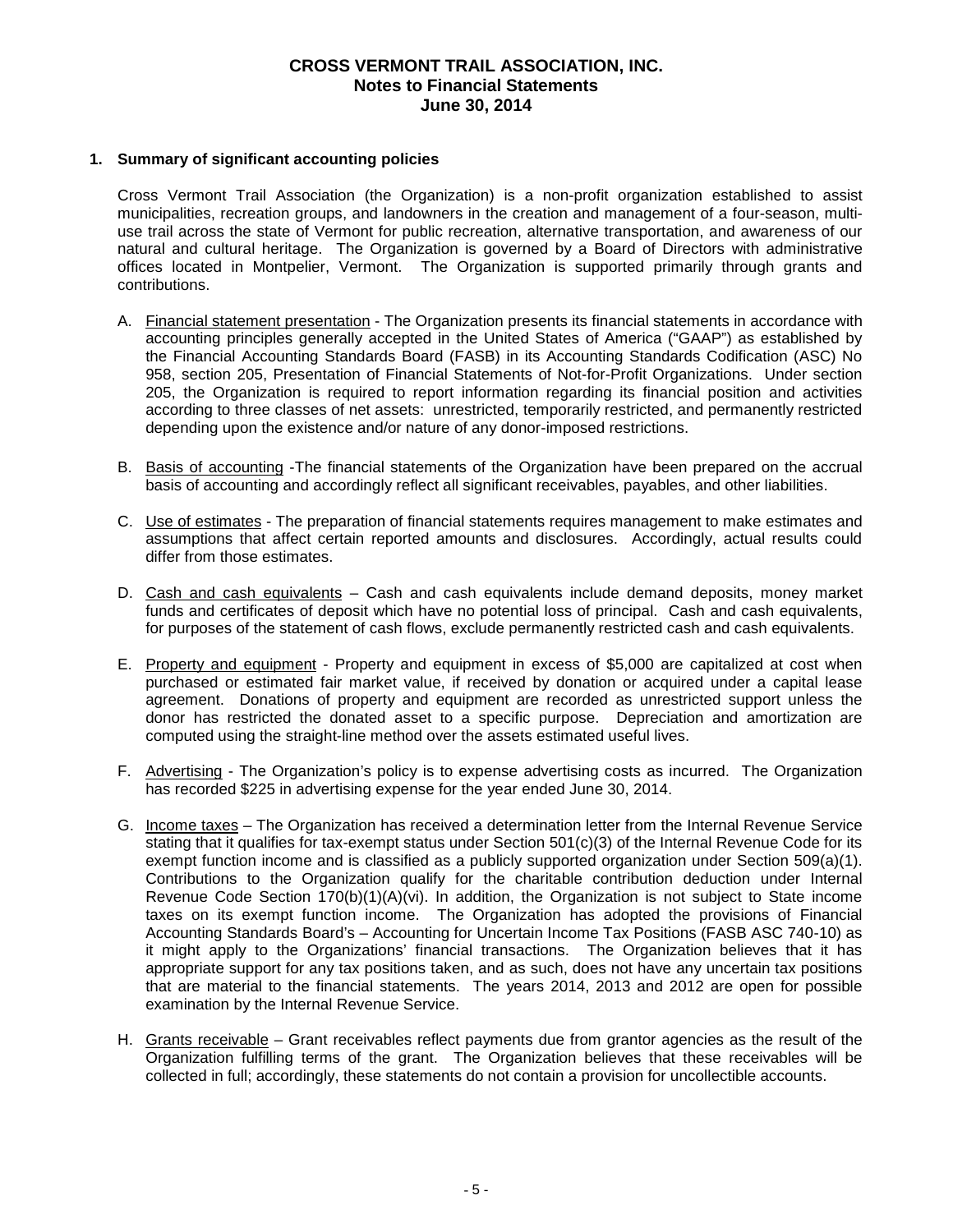## **CROSS VERMONT TRAIL ASSOCIATION, INC. Notes to Financial Statements June 30, 2014**

#### **1. Summary of significant accounting policies (continued)**

- I. Contributions receivable Contributions receivable reflect unconditional promises to give that are recognized as revenue when the promise is received. The Organization believes that these receivables will be collected in full; accordingly, these statements do not contain a provision for uncollectible accounts.
- J. Refundable advances The Organization records conditional grant awards and contributions received in advance of fulfillment of conditions as refundable advances. Amounts in the refundable advance account are recognized as revenue upon satisfaction of the conditions.
- K. Contributions Contributions received are recorded as unrestricted, temporarily restricted, or permanently restricted depending on the existence and nature of any donor restrictions. Contributions of cash and other assets are reported as temporarily restricted if they are received with donor stipulations that limit the use of the donated assets. Permanently restricted net assets represent contributions from donor imposed stipulations that neither expire by the passage of time nor can be fulfilled or otherwise removed by the actions of the organization. Contributions received with donor imposed restrictions that are met in the same year in which the contributions are received are classified as unrestricted contributions.
- L. Conservation lands Conservation land is real property with significant ecological and recreational value. These properties are either managed in an effort to protect the natural environment or transferred to other organizations who will manage the lands in a similar fashion. The Organization records land at cost if purchased or at fair value at the date of acquisition, if all or part of the land was received as a donation.
- M. Conservation easements Easements acquired by the Organization are conservation easements and represent numerous restrictions over the use and development of land not owned by the Organization. Since these easements have no marketable value, and therefore no future economic benefit, they are not recorded as assets on the statement of financial position. All easements acquired by purchase are expensed in the statement of financial position. In all cases, the Organization monitors activities on the land and enforces restrictions.

#### **2. Stewardship endowment fund**

The Organization maintains and manages a stewardship endowment fund to provide income for meeting the Organization's stewardship responsibilities as well as to cover legal costs associated with the enforcement of easement violations. Investment earnings from assets held in the stewardship fund are required to be used solely to support the CVTA easement stewardship program. The original principal amount in the stewardship fund is required to remain intact unless written approval is obtained from the funding agency, Vermont Housing and Conservation Board.

The Organization's policy is to invest the funds in an FDIC insured interest bearing account. The Organization has adopted a policy not to withdraw any funds from the stewardship endowment until it reaches \$25,000. Changes in stewardship endowment net assets for the year ending June 30, 2014 were as follows:

|                            | Temporarily | Permanently |            |       |
|----------------------------|-------------|-------------|------------|-------|
|                            | Restricted  |             | Restricted | Total |
| Balance, beginning of year | 490         |             | 7.835      | 8.325 |
| Investment return          | 50          |             |            | 50    |
| Balance, end of year       | 540         |             | 7.835      |       |